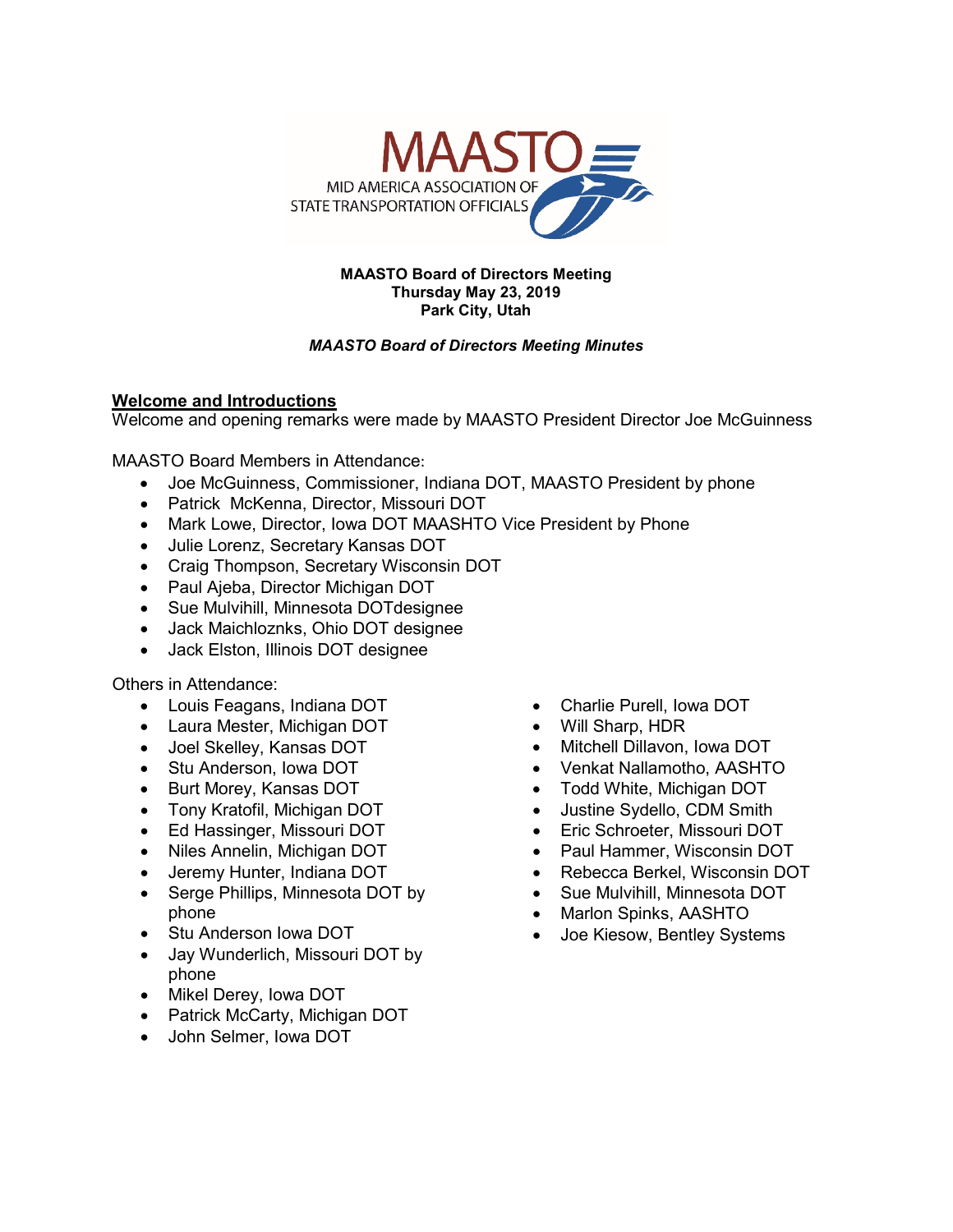## **Opening Comments from MAASTO President**

MAASTO President Joe McGuinness began the board meeting by welcoming everyone to the breakfast.

#### **Approval of Minutes**

The meeting minutes from the September 24, 2018 MAASTO Board meeting in Atlanta, Georgia were approved.

### **Committee Reports**

STIC Joel Skelley, KDOT provided and overview of the committee and a request for Board input on future action that they would like to see the committee research and report on in the future.

Chief Engineers Committee – Ed Hassinger, Missouri DOT provided an overview of the committee and a request for the Board's support in the staffing all of the committees from each state.

Planning Committee – Ed Hassinger, Missouri DOT provided an update on the Mid America Freight Coalition Pooled Fund activity proposal for the upcoming year. The proposal was approved.

No other committee had any information to report

### **AASHTO Transportation Policy Forum update**

Patrick McKenna provided a brief update on the TPF meeting from the previous afternoon.

- Two resolutions were considered for recommendation to the AASHTO BOD.
	- o One on trust fund revenues and commitment to a sustainable source of funding.
	- $\circ$  The other on earmarking and possible reform of that practice should it be brought back.
	- o Considerable discussion and debate on both resolutions.
	- o The trust fund resolution was amended and passed for recommendation to the BOD.
	- $\circ$  The earmark resolution was held over for further discussion before recommending to the BOD.
- Core policies were updated and approved
- Update on the federal transportation reauthorization discussions
- White paper focus areas were adopted.

### **MAASTO representative to TPF Steering Committee**

Serge Phillips of Minnesota DOT was nominated and approved by the BOD to act as the MAASTO representative on the AASHTO TPF Steering committee